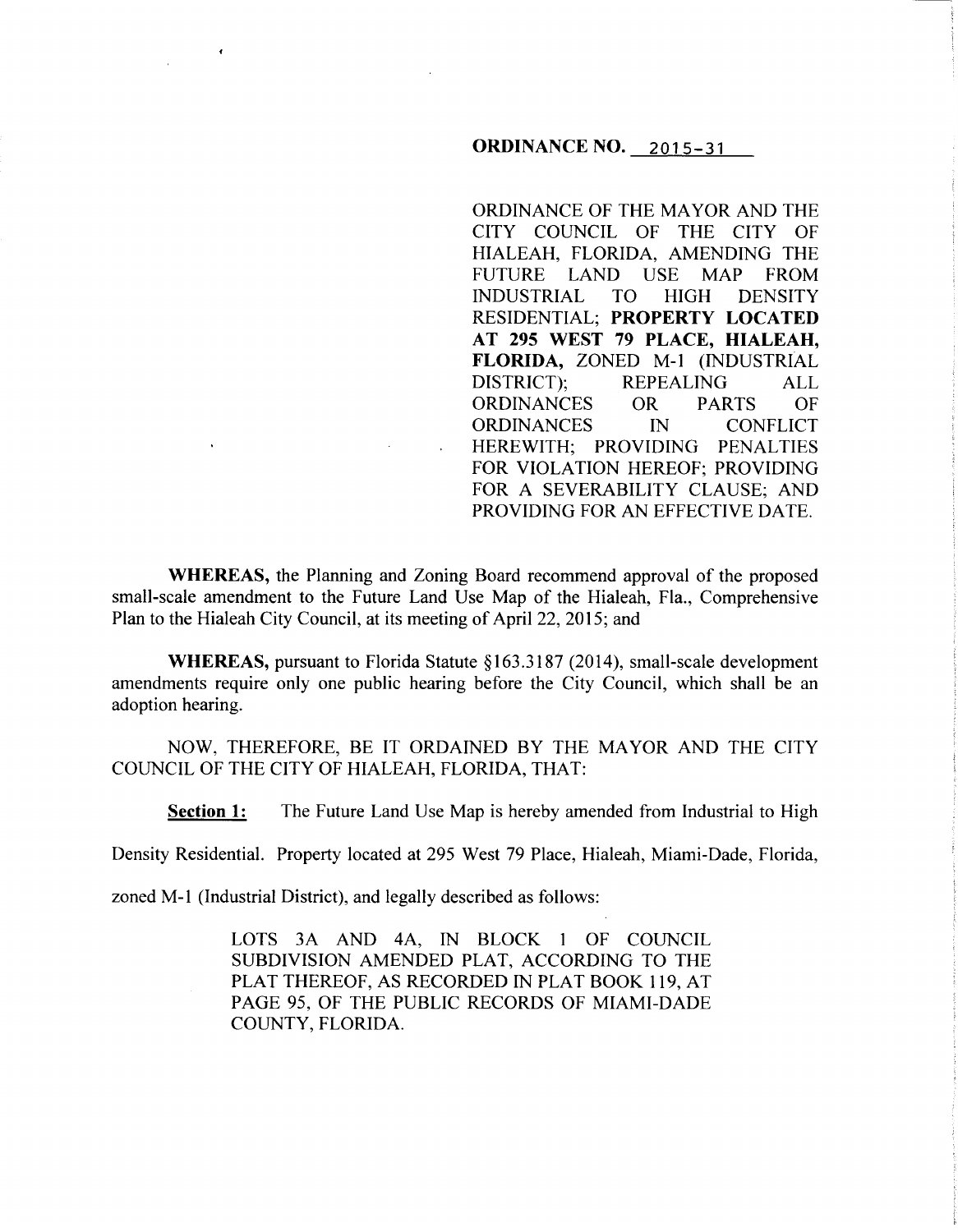#### **Section 2: Repeal of Ordinances in Conflict.**

All ordinances or parts of ordinances in conflict herewith are hereby repealed to the extent of such conflict.

### **Section 3: Penalties.**

Any person, business, association, corporation, partnership or other legal entity who violates any of the provisions of this ordinance shall be assessed a civil penalty, up to a maximum of \$500.00, within the discretion of the court or administrative tribunal having jurisdiction. Each day that a violation continues shall constitute a separate violation.

# **Section 4: Severability Clause.**

If any phrase, clause, sentence, paragraph or section of this ordinance shall be declared invalid or unconstitutional by the judgment or decree of a court of competent jurisdiction, such invalidity or unconstitutionality shall not affect any of the remaining phrases, clauses, sentences, paragraphs or sections of this ordinance.

# **Section 5: Effective Date.**

Pursuant to Florida Statutes §163.3187(2014), this ordinance shall become effective 31 days after adoption. The date of adoption of this plan amendment shall be the date of signature by the Mayor of the City of Hialeah, Florida or the date of the next regularly scheduled City Council meeting, if the Mayor's signature is withheld or if the City Council overrides the Mayor's veto. Anyone seeking to challenge the compliance of this small-scale plan amendment shall file a petition with the Division of Administrative Hearings within 30 days following the local government's adoption of the amendment. If challenged within 30